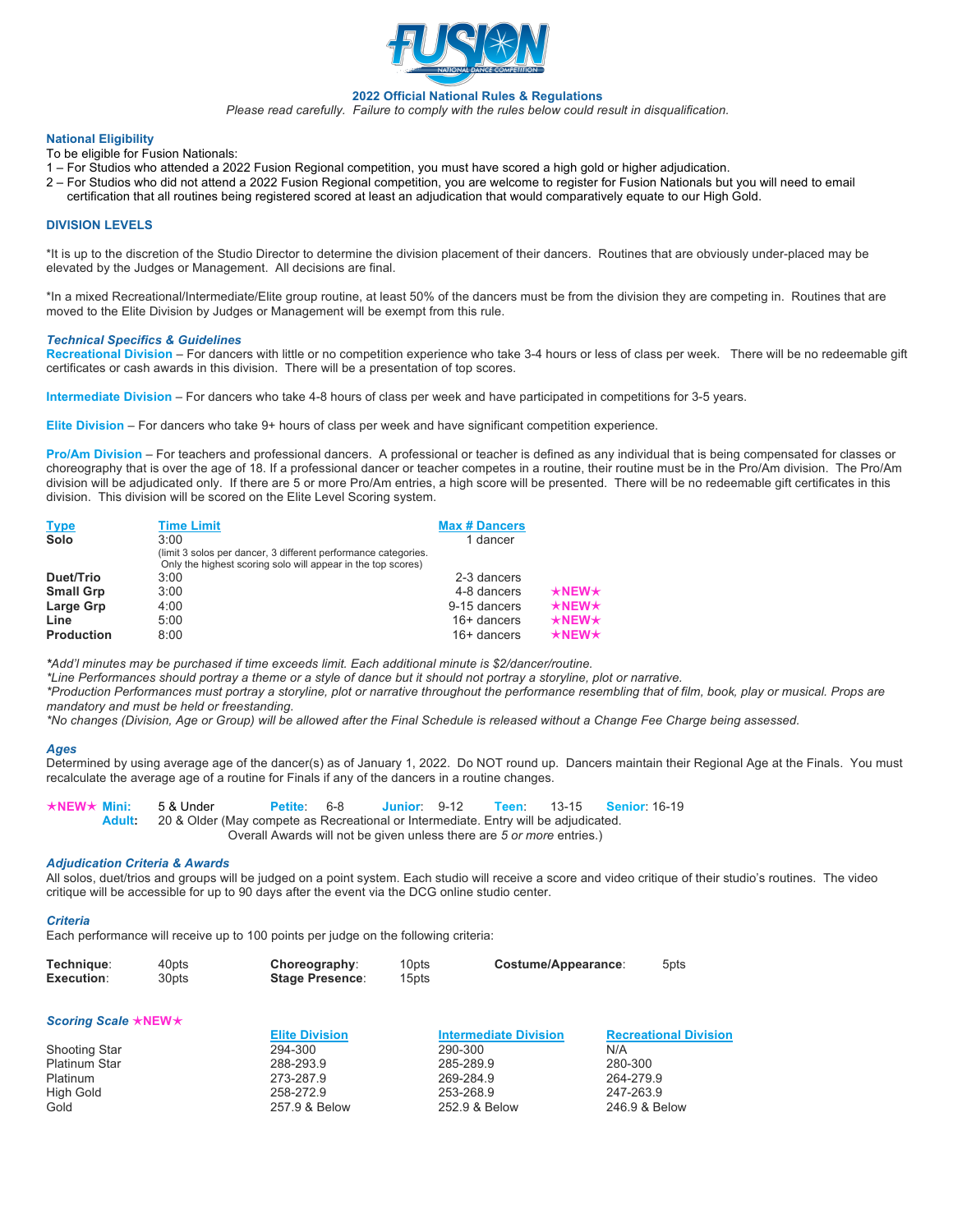# é**NEW**é

**Title Competition** (Recreational & Vocal solos are NOT eligible)

\*Participants must be from the Intermediate or Elite division and from the Petite, Junior, Teen and Senior age divisions. \*Regional Title fee is \$30.

\*There must be at least two contestants up for Title per age division in order for each Title Division to be held. If only one entry is submitted per age division, entry fee will be refunded. For 2022, title will be gender neutral and both males and females will compete together based upon their age division. \*Any soloist wishing to compete in the Regional Title competition must **pre-register** (prior to event) for their respective Regional Competition.

\*Soloists may enter only one solo for consideration per Regional competition.

\*All 2022 Title Winners will be eligible to compete for the 2022 Dancer of The Year Title Competition at no additional charge to their title registration fee. All Regional Title Participants will be eligible to compete for the 2022 Dancer of The Year Title Competition at a cost of \$45.

\*All National Title Winners cannot compete for the same title the following year.

For example, National Miss Junior Dancer 2021 may compete for Miss Teen Dancer in 2022 but not Miss Junior 2022.

\*Title Age Division

Petite Fusion Regional Champion Junior Fusion Regional Champion Teen Fusion Regional Champion Senior Fusion Regional Champion

\*Regional Title Winners will receive:

-Crown or Hat

-Custom Acrylic Plaque

-Waiver of Title/Dancer of The Year Registration Fees for the current year Nationals event.

# *Title Selection Guidelines*

\*Scores for Regional Title will result from the combination of: 1)Solo Performance 2)Improvisation Performance \*The format of the Title Competition is subject to change at the discretion of the Director.

\*Each dancer will be grouped by age for the improv session. Dancers are asked to appear on stage in basic dance wear, to improv to music selected by Competition Staff. Music will NOT be released prior to the competition and will allow for a lyrical, contemporary, jazz, open, tap or hip-hop interpretation by the dancers. Dancers will be required to wear an audition number for the Improv session.

\*Each dancer's improv score will be combined with their solo score.

\*Improv scores will be determined as follows based on a 100 point scale:

**Technique** = 25 points **Showmanship** = 25 points **Originality** = 25 points **Musicality** = 25 points \*After scores are combined, Judges will rank the dancers and the top 3 will be awarded.

\*The announcement of the winners and runners up will occur during the Title Competition session or upon the completion of all solo entries, whichever occurs first.

# *Dancer of The Year National Title Competition*

\*The 2022 National Title Competition is a separate event held at Nationals.

\*Regional Title Winners are invited to participate in the Challenge Opening Number on the final competition day.

\*All soloists competing for the National Title Category should **pre-register** prior to the event with the payment of the \$45 National title registration fee.

\*If a soloist competes at different Regionals and qualifies more than one solo, the soloist may only compete with one of the routines at Nationals.

\*National Title Winners are ineligible to compete in the 2023 National Title division unless they have moved up in an age division.

\*There must be at least two contestants for Title in each age division in order for the Title Competition to be held. We reserve the right to revert to an 11 & Under and 12 & Over age division if deemed necessary.

\*National Title dancers will be scored on their Solo and Improvisation.

\*All Title dancers must attend a minimum of (2) Master Classes.

\*Title finalists the move on to compete during the Challenge will be asked to answer a few questions prior to performing their solo. \*NEW\*

# *General Awards*

Each entry will be adjudicated and receive an award indicating their entry's achievement based on the scoring system for each level of competition during the Prelim (first round) of competition.

# *Overall Top Awards*

Overall Awards will be presented to the TOP scoring entries in each level of competition during the Prelim (first round) competition. It will be determined by the Director if the Top 10, Top 5, Top 3 or the Top Overall 1<sup>st</sup> place entry will be recognized during the Overall Awards. This will be based on the number of entries at the regional competition. Title competitors may still place in the Overall Top Awards.

The **Top Score Star Session Award** will be presented to the highest scoring routine per performance division per each Session during the Prelim (first round) competition. This Award applies to solos, duos-trios and all groups. The Winner of the Top Score Star Session Award will receive a beautiful plaque or trophy.

The Top Score Star Overall Award will be presented to the highest scoring routine per performance division (Recreational, Intermediate and Elite) out of the entire Prelim (first round) competition. This award applies to solos, duos-trios and groups (small, large, line and production). The Winner of the Top Score Star Overall Award will receive a beautiful trophy and a \$100 Fusion Star Buck.

# **National Cash Award Chart (Intermediate & Elite Divisions)**

The top overall placements are eligible for cash or certificate voucher awards. With 600+ routines, overall awards will be monetary, under 600 routines, overall awards will be voucher certificates. There must also be a minimum of 20 entries per performance/age/type division for solos/duos/trios and 15 entries for groups in order for cash *or* certificate vouchers to be issued. \*Vocal top overall placements may be combined and awarded in the 12&Under and 13&Over age divisions.

|          | <b>Award Amount</b> |
|----------|---------------------|
| Solo     | \$50                |
| Duo/Trio | \$75                |
| Groups   | \$100               |
| Vocal*   |                     |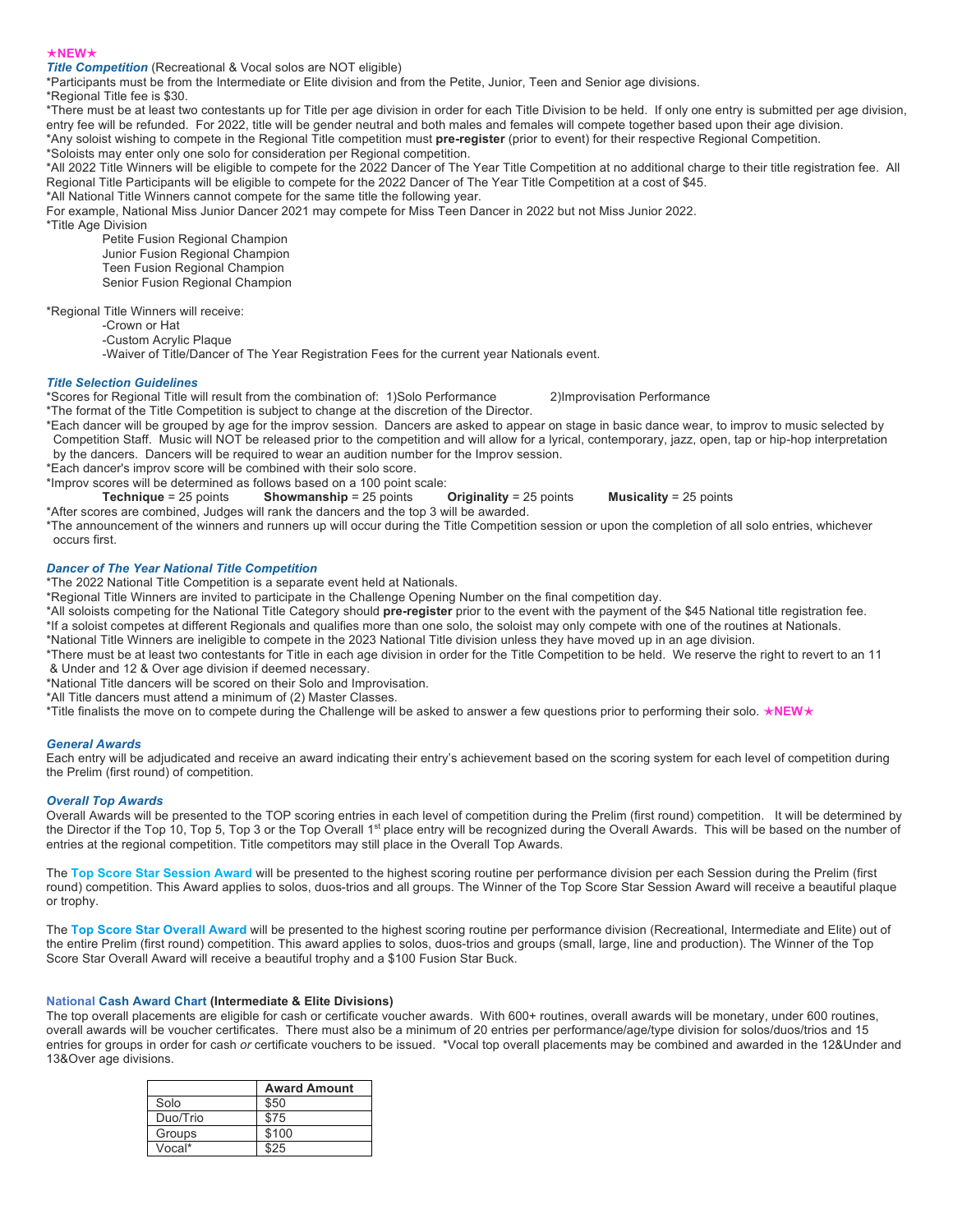# *Achievement Awards*

Our judges will select certain outstanding performances for achievement awards.

## *Studio & Dancer Awards*

#### **Creative Artist Award**

The Creative Artist Award is presented to a routine that our judges deem as being a stand out performance based on the choreography and creativity of the dance. The winner chosen for this award will receive a beautiful Fusion Creative Artist acrylic plaque.

#### **The Total Commitment Award**

Judges will select a routine per competitive session that they have seen a total commitment from the creativity, costuming, execution, and stage performance. The winner of this award will receive a beautiful Fusion Total Commitment acrylic plaque.

#### **Fusion Spirit Award**

Fusion Staff and Judges will select a studio per session that exhibits excitement, kindness and a supportive team both among themselves and with other studios.

# **ADCC Studio of Excellence Award**

The ADCC Studio of Excellence Award is presented on behalf of the Association of Dance Competitions and Conventions to a studio that shows versatility by entering routines in many categories of dance. This award goes to a studio that takes on the challenge of offering their students the opportunity to experience and excel in all areas of dance.

#### **Star Power Studio Award**

Every competing studio's Top 3 highest scores from the group segment of the competition for all three performance divisions (Recreational, Intermediate, Elite) will be tabulated. During the final group awards session, the one studio with the highest point total from the Recreational, Intermediate and Elite group performance division will be named as a Star Power Studio Winner during the Prelim (first round) competition. In the event of the tie, we will add in succession, each studio's next highest scoring group entry until the tie is broken. The Star Power award winners (Intermediate and Elite) will receive a beautiful trophy and a \$100 Fusion Star Buck. For Nationals, all three division studios are eligible for the \$100 Fusion Star Buck

#### **PERFORMANCE CATEGORIES**

| <b>Ballet</b>       | Includes classical or contemporary ballet technique. Ballet slippers only.                                                      |
|---------------------|---------------------------------------------------------------------------------------------------------------------------------|
| <b>Pointe</b>       | Includes classical or contemporary pointe technique and steps. Pointe shoes only.                                               |
| <b>Lyrical</b>      | Routine should demonstrate balance, extension, isolations and control using contemporary                                        |
|                     | lyrical moves set to the mood or lyrics or the music.                                                                           |
| <b>Contemporary</b> | Routine incorporates lyrical or jazz movement fused with modern elements.                                                       |
| <b>Modern</b>       | Includes modern technique movements.                                                                                            |
| Jazz                | Routine consists of traditional jazz movements and technique.                                                                   |
| Tap                 | Routine must contain tap technique.                                                                                             |
| <b>Clogging</b>     | Routine utilizes either traditional or contemporary clogging technique and style.                                               |
| <b>Parent</b>       | Recreational parent category.                                                                                                   |
| <b>Vocal</b>        | Includes vocal presentation. Accompaniment must be on cd. No lead vocals permitted on cd, backup voices will only be permitted. |

**\****In the above performance categories, only three gymnastic tricks are permissible. A deduction of 1 point per judge will result for routines that do not comply. Minimum lip syncing and talking are permitted if a character is not portrayed.*

| <b>Hip Hop</b>    | Includes street or jazz funk technique. No suggestive moves or inappropriate music allowed.           |  |
|-------------------|-------------------------------------------------------------------------------------------------------|--|
| <b>Open</b>       | Routine consisting of any of our listed categories or combinations of listed category styles.         |  |
| <b>Musical</b>    |                                                                                                       |  |
| <b>Theatre</b>    | A routine interpreting a song from a Broadway or Movie Musical.                                       |  |
| <b>Acro-Dance</b> | Routine combining gymnastics and dance choreography. Must contain at least 50% dance<br>choreography. |  |
| <b>Pom Pon</b>    | Routine is performed with pom pons for at least 75% of the routine.                                   |  |
| <b>Production</b> | A routine that consists of 20 or more dancers utilizing props, sets and a main theme.                 |  |

**MUSIC** $\beta$  **Required/Mandatory Music Upload** 

Fusion uses an electronic music file upload system via your Dance Comp Genie account.

- Music can only be uploaded after entries have been registered.
- The music manager will assign the file names automatically once upload is complete. However, please label the file with the name of each routine.
- Please upload the exact version of your performance music as pitch/speed cannot be adjusted at the event.
- Music uploads should be in the form of MP3 or MP4 files.
- Music must be uploaded no later than the Friday Week prior to the competition weekend.
- A late fee of \$50 will be applied to your account if the music has not been received by the deadline.
- Fusion requires that all studios bring a backup USB for all performances in the event of a malfunction of the original music submitted. Music can be picked up at the Judges table at the conclusion of each awards session. Electronic devices such as phones, laptops, ipads are NOT acceptable forms of backup music.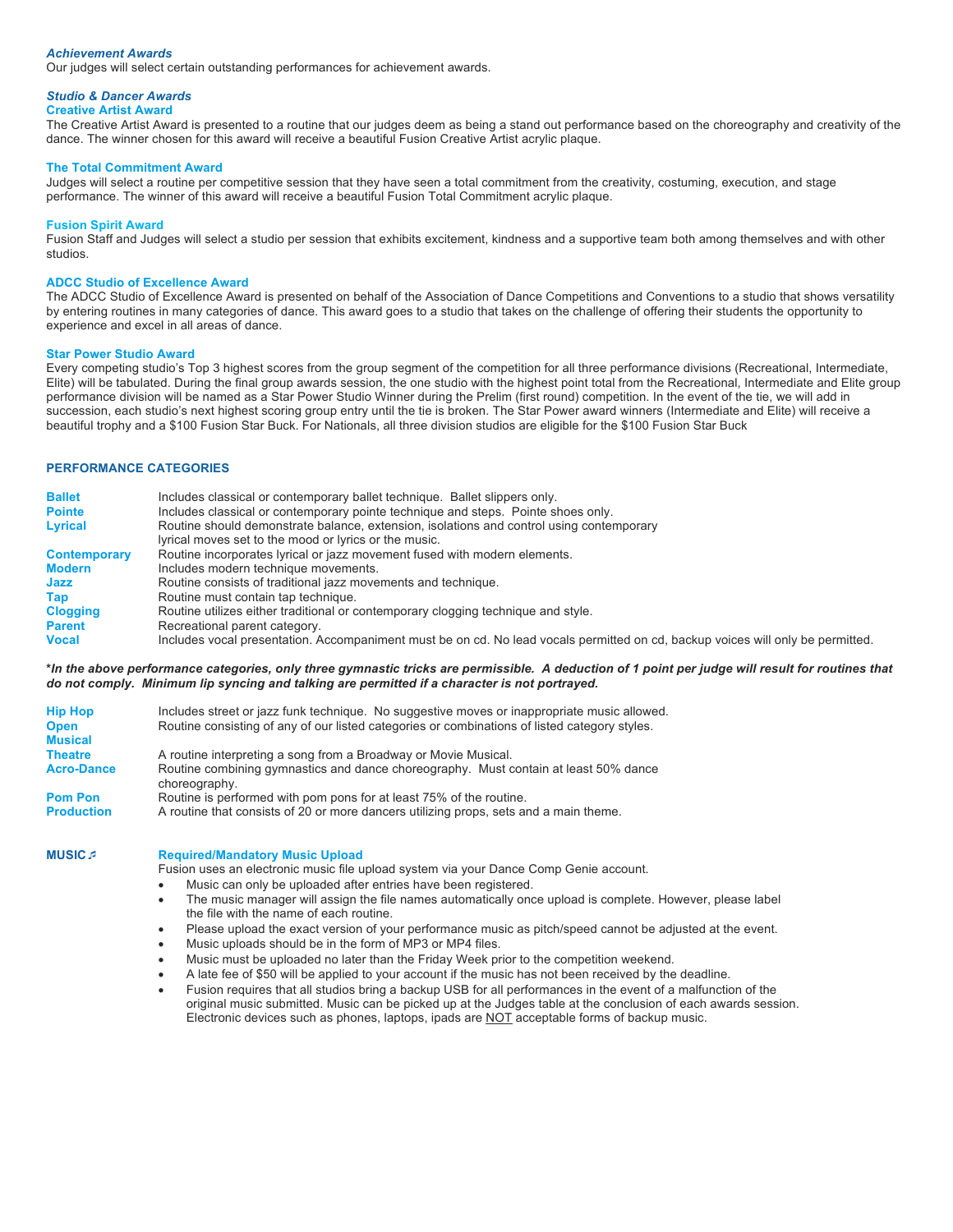# **GENERAL RULES**

# *Competition Schedule & Critiques*

A confirmation of your studio's entries will be accessible through your online studio center. Please review and ensure entries are in the proper categories, performance levels and age divisions. Once the final schedule is completed, the ability to make changes and/or corrections is considerably limited, if not impossible. If changes are requested once the final schedule has been released, a \$5/change fee will be assessed. This fee must be paid by credit card at the time the change(s) is made. All changes must be submitted in writing via email.

When possible, every Regional schedule is based on the breakdown of entries by division level and type (solo, duet/trio, groups, lines, and productions) for that particular city. Dancers must be ready to perform 1 hour before their scheduled time.

Performers must compete on the designated day, time, and in scheduled order, unless a schedule change has been pre-arranged with the Fusion office. Routines that compete outside of their scheduled day, time, or order will be eligible for adjudication only.

A final schedule will be available via the online studio center to each studio 3 days (or before if available) prior to the first day of competition.

Critiques are provided in the form of videos with an overall report providing a Judges score for each routine. The video critiques and score sheets will be available online via each studios DCG registration account in a timely manner following the conclusion of the competition.

#### *Props*

The placement and removal of props, mats, etc., must be completed within **2 minutes**. No items may be thrown or shot off the front of the stage. Props should not be built backstage (see Stage manager for accommodations). Performers cannot stand above 6'6" on the prop. Props which exceed 10'6" in height cannot be guaranteed to fit on stage. Fusion will not supply power.

No substances of any kind are allowed on stage. This includes, but is not limited to: baby powder, flour, sand, glitter, powdered rosin, lotion, confetti, water and paint. This rule applies even if you have a clean-up team. No helium or haze for any kind is allowed on stage.

#### *Coaching*

Coaching of performers from the wings is prohibited.

#### *Sportsmanship*

Good sportsmanship is expected from performers, students, parents and the general audience at all times. Horns, whistles and other noisemakers are not allowed in the theatre. Failure to adhere to these rules may result in point deduction and/or disqualification. Fusion reserves the right to eject from the premises any spectator or participant deemed to be acting in an inappropriate or disruptive manner.

# *Food & Beverage*

Unless permission is posted by the theatre, no food or drinks are to be brought into the auditorium, dressing or backstage areas.

### *Family Environment*

This is a family event, sexually explicit dance or music will not be tolerated.

# *Dressing Rooms & Auditorium Seating*

Dressing rooms will not be assigned at most venues. Boys dressing space will be noted. At each event, there will be reserved seating noted for Studio Owners, Directors and Teachers.

#### *Routines*

Soloists may compete in up to three solos. Only the highest scoring solo will appear in the top overall scores. There is no limit to the number of group entries a studio may perform. However, if a studio enters a group routine containing the same performers in the same category, only the highest scoring routine will appear in the top scores. All routines will be adjudicated.

#### *Re-Performance*

Except for technical difficulties on the part of Fusion, re-performance of any routine will be adjudicated only.

# *Video & Photography*

For the safety of the performers, no video cameras or photo/still cameras will be allowed during performances. Fusion contracts the services of a photographer and/or videographer as a convenience to parents, teachers and studio directors. The use of any type of camera or video camera during the competition is **STRICTLY PROHITIBITED**. Please inform parents of this rule to avoid conflicts. You may use flash photography and video cameras during the awards ceremony ONLY. Any spectator that fails to comply with our No Photo/No Video rule may be escorted and removed from the event. It is the responsibility of the Studio Owner/Director to inform their students and parents of the No Photo/No Video rule.

All registered contestants grant permission to Fusion and its representatives to publish their photos/videos on local or national television, promo videos, marketing material, the internet or any other visual media as deemed fit by Fusion in an effort to promote its competitions and/or conventions.

All photography/videos taken by Fusion Productions and/or any independent representative commissioned by Fusion become the property of Fusion. Fusion reserves the right to sell said photography/videos at competition events and online for purchase on dvd, usb or by download.

A media fee will automatically be added to each studio's registration per dancer. This fee provides each studio access to all photos and videos of each of their routines. This is an **OPTIONAL** fee. However, you must notify Fusion at **Info@FusionNDC.com** via email to remove the media fee prior to final payment if you wish to opt out as a studio.